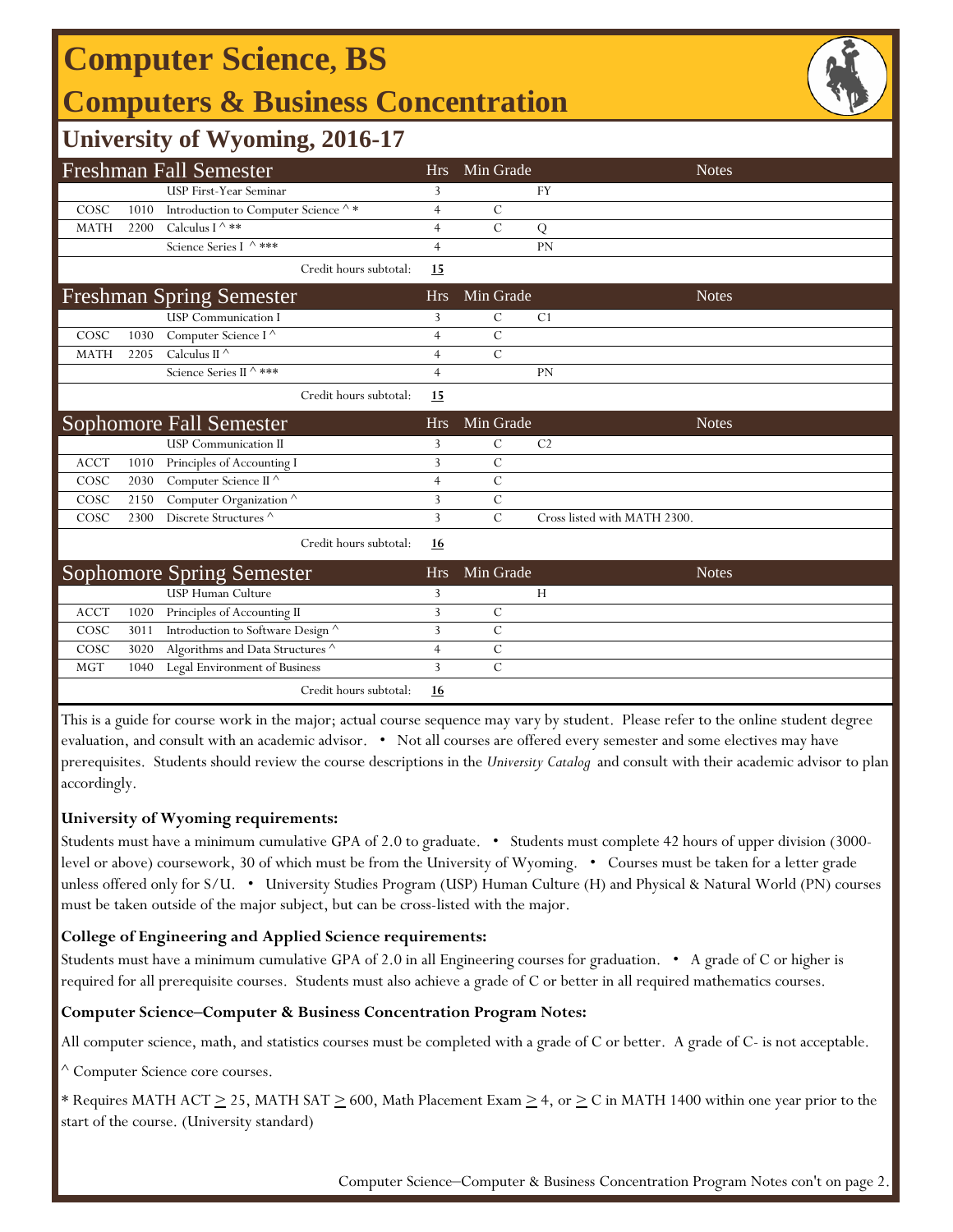| <b>Computer Science, BS</b>                                |                |                |                                                                                                                                         |  |  |  |  |  |  |  |
|------------------------------------------------------------|----------------|----------------|-----------------------------------------------------------------------------------------------------------------------------------------|--|--|--|--|--|--|--|
| <b>Computers &amp; Business Concentration</b>              |                |                |                                                                                                                                         |  |  |  |  |  |  |  |
| <b>University of Wyoming, 2016-17</b>                      |                |                |                                                                                                                                         |  |  |  |  |  |  |  |
| <b>Junior Fall Semester</b>                                | Hrs            | Min Grade      | <b>Notes</b>                                                                                                                            |  |  |  |  |  |  |  |
| USP US & Wyoming Constitutions                             | 3              |                | V                                                                                                                                       |  |  |  |  |  |  |  |
| <b>STAT</b><br>Basic Engineering Statistics ^<br>4220      | 3              | $\mathcal{C}$  | Can substitute STAT 2010 (Statistical Concepts), STAT 2050 (Fund<br>of Statistics), or STAT 2070 (Intro Stats for the Social Sciences). |  |  |  |  |  |  |  |
| <b>Business Ethics</b><br>MGT<br>3110                      | 3              | $\mathcal{C}$  |                                                                                                                                         |  |  |  |  |  |  |  |
| Operating System Course ****                               | 3              | $\mathcal{C}$  |                                                                                                                                         |  |  |  |  |  |  |  |
| Science Elective I ^ *****                                 | $\overline{4}$ |                |                                                                                                                                         |  |  |  |  |  |  |  |
| Credit hours subtotal:                                     | <u>16</u>      |                |                                                                                                                                         |  |  |  |  |  |  |  |
| <b>Junior Spring Semester</b>                              | <b>Hrs</b>     | Min Grade      | <b>Notes</b>                                                                                                                            |  |  |  |  |  |  |  |
| COSC<br>Ethics for the Computer Professional<br>3050       | 1              | $\mathcal{C}$  |                                                                                                                                         |  |  |  |  |  |  |  |
| COSC<br>4820<br>Database Systems                           | 3              | $\mathcal{C}$  |                                                                                                                                         |  |  |  |  |  |  |  |
| <b>MGT</b><br>3210<br>Management and Organization          | 3              | $\mathcal{C}$  |                                                                                                                                         |  |  |  |  |  |  |  |
| <b>FIN</b><br>3250<br>Corporate Finance                    | 3              | $\mathcal{C}$  |                                                                                                                                         |  |  |  |  |  |  |  |
| Science Elective II ^ *****                                | $\overline{4}$ |                |                                                                                                                                         |  |  |  |  |  |  |  |
| Credit hours subtotal:                                     | 14             |                |                                                                                                                                         |  |  |  |  |  |  |  |
| <b>Senior Fall Semester</b>                                | <b>Hrs</b>     | Min Grade      | <b>Notes</b>                                                                                                                            |  |  |  |  |  |  |  |
| USP Human Culture                                          | 3              |                | Н                                                                                                                                       |  |  |  |  |  |  |  |
| COSC<br>4210<br>Analysis and Design of Information Systems | 3              | $\mathcal{C}$  |                                                                                                                                         |  |  |  |  |  |  |  |
| COSC<br>Senior Design I <sup>^</sup><br>4950               | $\mathbf{1}$   | $\mathcal{C}$  |                                                                                                                                         |  |  |  |  |  |  |  |
| <b>MKT</b><br>3210<br>Introduction to Marketing            | 3              | $\mathcal{C}$  |                                                                                                                                         |  |  |  |  |  |  |  |
| Computer Science Elective I ******                         | 3              | $\overline{C}$ |                                                                                                                                         |  |  |  |  |  |  |  |
| <b>Upper Division Business Elective</b>                    | 3              | $\overline{C}$ |                                                                                                                                         |  |  |  |  |  |  |  |
| Credit hours subtotal:                                     | <u>16</u>      |                |                                                                                                                                         |  |  |  |  |  |  |  |
| <b>Senior Spring Semester</b>                              | <b>Hrs</b>     | Min Grade      | <b>Notes</b>                                                                                                                            |  |  |  |  |  |  |  |
| <b>USP</b> Communication III                               | 3              | $\mathcal{C}$  | C <sub>3</sub>                                                                                                                          |  |  |  |  |  |  |  |
| COSC<br>4220<br>Design and Implementation                  | 3              | $\mathcal{C}$  |                                                                                                                                         |  |  |  |  |  |  |  |
| COSC<br>4955<br>Senior Design II <sup>^</sup>              | $\overline{2}$ | $\mathcal{C}$  |                                                                                                                                         |  |  |  |  |  |  |  |
| Computer Science Elective II ******                        | 3              | $\overline{C}$ |                                                                                                                                         |  |  |  |  |  |  |  |
| <b>Upper Division Elective</b>                             | 3              |                |                                                                                                                                         |  |  |  |  |  |  |  |
| Credit hours subtotal:                                     | <u>14</u>      |                |                                                                                                                                         |  |  |  |  |  |  |  |
| <b>TOTAL CREDIT HOURS:</b>                                 | 122            |                |                                                                                                                                         |  |  |  |  |  |  |  |

**Computer Science‒Computer & Business Concentration Program Notes con't:**

\*\* Requires MATH ACT  $\geq$  27, MATH SAT  $\geq$  600, Math Placement Exam  $\geq$  5, or  $\geq$  C in MATH 1405 or 1450. (University standard)

\*\*\* Science Series I & II. Students must complete two courses from a tightly-coupled series, each of which has a lab component and recommended for science or engineering majors. Be aware that the first course in each series has a Math Placement Exam or course prerequisite requirement; please consult the course descriptions in the *University Catalog* for specific information. Courses can be selected from:

CHEM 1020 (General Chemistry I) & CHEM 1030 (General Chemistry II)

CHEM 1050 (Advanced General Chemistry I) & CHEM 1060 (Advanced General Chemistry II)

LIFE 1010 (General Biology I) & LIFE 2022 (Animal Biology) or LIFE 2023 (Biology of Plants & Fungi)

PHYS 1110 (General Physics I) & PHSY 1120 (General Physics II)

PHYS 1210 (Engineering Physics I) & PHYS 1220 (Engineering Physics II)

PHYS 1310 (College Physics I - ) & PHYS 1320 (College Physics II)